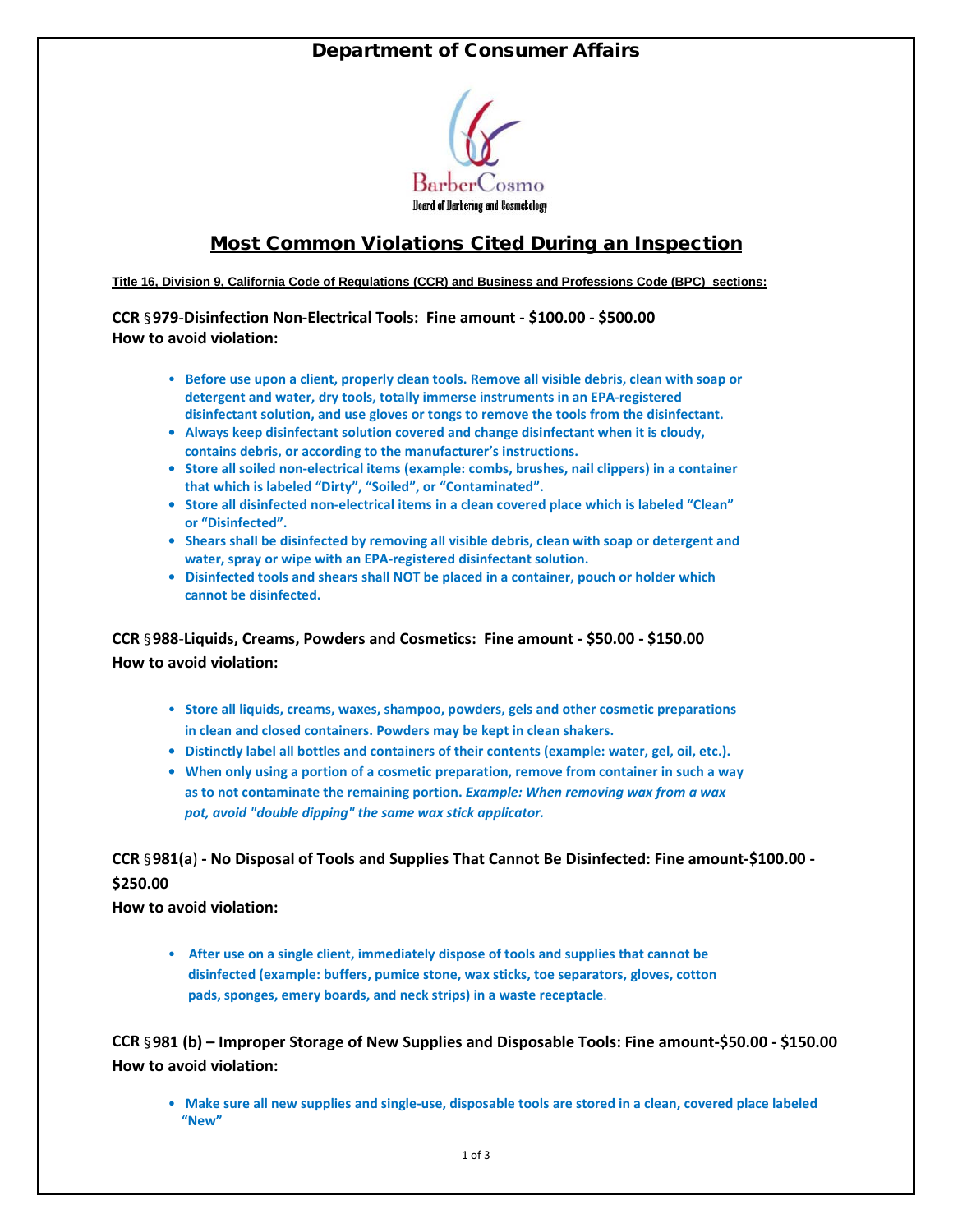**BPC** §**7317- Unlicensed Establishment/Persons: Fine amount - \$25.00 - \$1,000.00 How to avoid violation:** 

- **Always keep your personal and/or establishment license current.**
- **Be sure that the establishment you work at is licensed and current.**
- **Be sure that employees are all licensed and current.**

**BPC** §**7351 – Restroom Requirements: Fine amount-\$50.00 - \$150.00 How to avoid violation:**

- • **You need to have a public restroom.**
- • **The restroom should always be kept clean.**
- • **The restroom should be clear of all storage. No storage of supplies, mops, buckets, etc. , are allowed in the restroom.**

**CCR** §**965-Display of Licenses: Fine amount-\$50.00 - \$150.00**

**How to avoid violation:** 

- **Conspicuously post individual licenses at the licensee's primary work station.**
- **Conspicuously post the establishment license in the reception area.**
- **Do not display an expired or invalid license.**

**CCR** §**987-Towels: Fine amount-\$50.00 - \$150.00 How to avoid violation:** 

- **After a towel, sheet, robe, linen or smock has once been used once, place it in a closed container to be laundered.**
- **Launder towels commercially in water at least 160 degrees for no less than 25 minutes, or using chemicals and cold water.**
- **Keep clean towels, sheets, robes, linen or smocks stored in clean, closed** cabinets or **containers.**

**CCR** §**994-Cleanliness and Repair: Fine amount-\$50.00 - \$150.00 How to avoid violation:** 

- • **Keep all floors, walls, woodwork, ceilings, furniture, furnishing, and fixtures clean and in good repair.**
- **Do not permit an accumulation of waste, hair clippings, or refuse in establishment.**

## **CCR** §**978 (a) (5) - Insufficient Disinfectant in Container for Total Immersion: Fine amount-\$100.00 - \$200.00**

**How to avoid violation:** 

**• When disinfecting tools, ensure there is enough disinfectant solution in the container to allow for total immersion of tools. If tools do not completely fit in the container (example: handle of a brush sticks out), use a different container.**